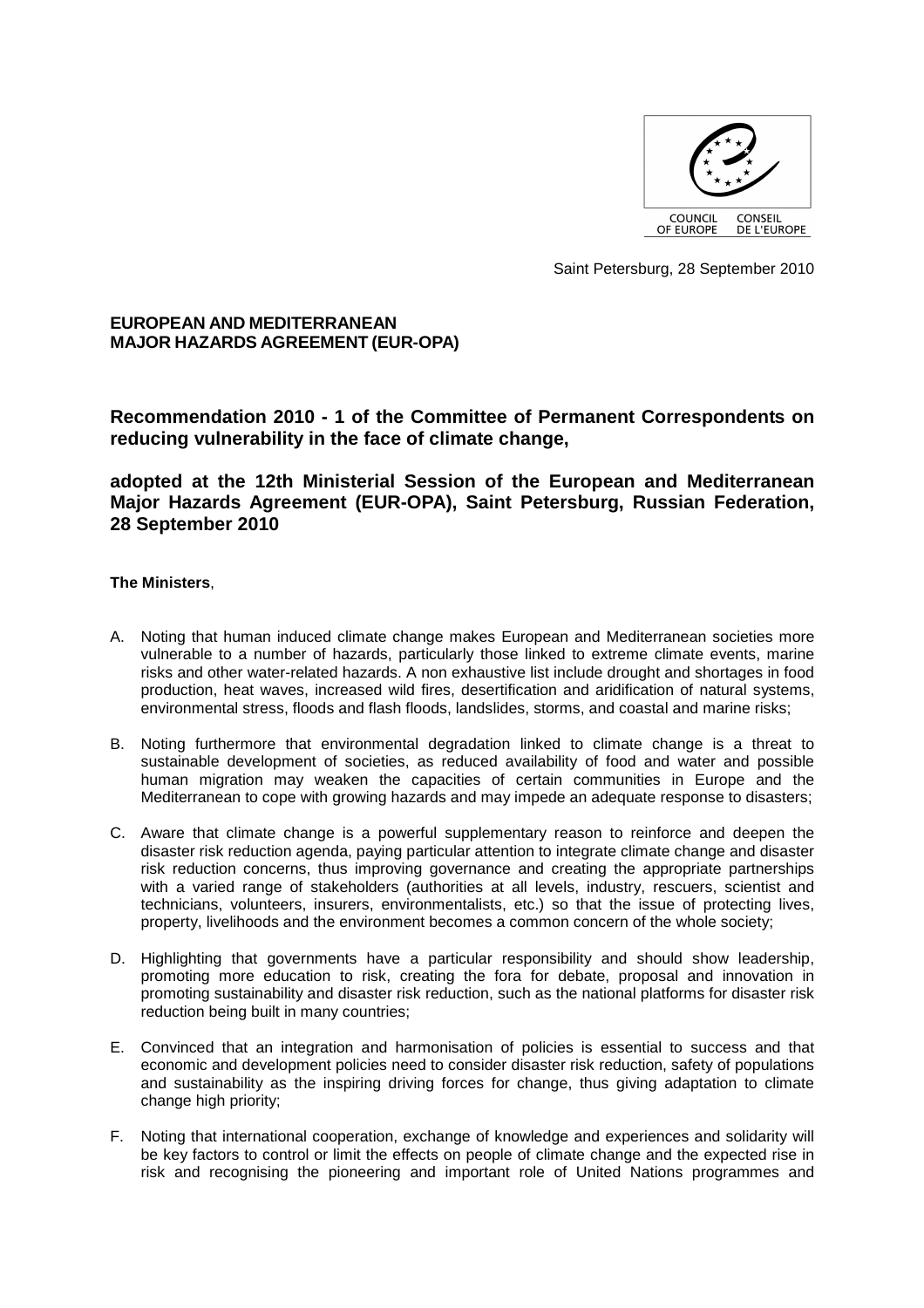initiatives, in particular the International Strategy for Disaster Reduction (ISDR) and encouraging the European and Mediterranean Major Hazards Agreement (EUR-OPA) to be a key player in that field;

G. Aware that societies need to identify the areas and sectors where climate change may produce an increase in vulnerability and set up appropriate prevention policies and early warning and rapid response mechanisms;

**RECOMMEND** that member States of the European and Mediterranean Major Hazards Agreement (EUR-OPA):

## **I. Identify problems and vulnerabilities**

- 1. Identify how climate change, in the context of global change, will affect the vulnerability of population, paying special attention to the following:
	- a. the way climate change will affect specific hazards, such as floods, marine risks, wild land fires, droughts, heat waves, melting of permafrost, landslides and storms on local and regional scale;
	- b. identification of populations at risk, specially the most vulnerable because of social inequalities;
	- c. risk mapping, paying attention to areas and regions that may become more vulnerable as a result of climate change, such as mountains, areas prone to flooding, coastal areas and urban areas, arid and semi-arid areas, as well as the Arctic and the Mediterranean Regions;
- 2. Evaluate the human, economic and environmental costs of the increase in vulnerability of populations, assessing at the same time the cost of preventive adaptation action and improvement of response in emergencies, so that decisions on action may be supported on reliable data and appropriate cost-benefit analysis;

#### **II. Reinforce the disaster risk reduction agenda and integrate it with the climate change agenda**

- 3. Reinforce as appropriate at the national level the disaster risk reduction agenda, devoting adequate resources to improve the resilience of populations and ensuring that adaptation to climate change are integrated into development and act as a driving force for change and modernisation of societies, making sustainability and safety principles of good governance and progress;
- 4. Improve existing legal and technical tools for early warning, response and prevention of disasters to integrate the new or increased threats brought by global warming, changes in rainfall patterns and rise of sea level; devise new tools specially as "aid to decision" in crisis situations and prevention, reinforce in this context the building of a culture of risk, integrating as appropriate climate change;
- 5. Improve governance of disaster risk reduction, involving all authorities, integrating science, industry and citizens into appropriate partnerships and encouraging all to act both for mitigation of climate change and contribute to the implementation of adaptation measures that may reduce vulnerability; take account, in that framework, of the important federating role of multi-stakeholder national platforms for disaster risk reduction;